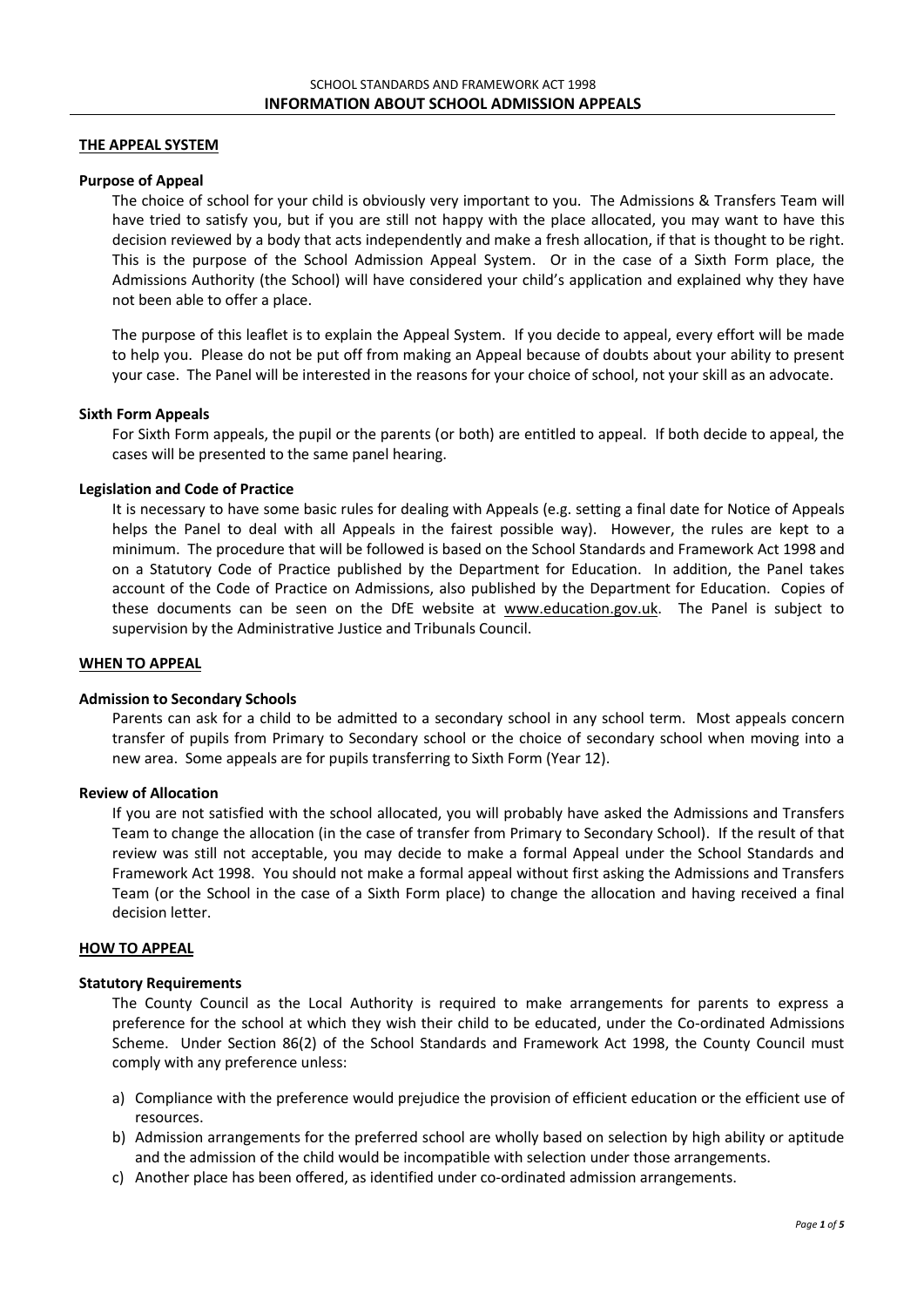d) The child has been permanently excluded from two or more schools and at least one of the exclusions took place after 1 September 1997.

With regard to d), the requirement to comply with parental preference does not apply for two years after the second exclusion. This does not apply to children below compulsory school age, or to pupils reinstated after exclusion. A permanent exclusion is regarded as taking effect from the first school day the Head Teacher has told the pupils not to attend the school. If your child is in this situation, please contact the Democratic Services Unit for further advice.

In the case of Sixth Form appeals, the School (as the Admission Authority) is required to follow their Admission Policy.

# **Notice of Appeal**

Your notice of appeal must be in writing, setting out the grounds on which it is made. Please use the Appeal Form.

# **Reasons for Appeal**

The Statement of Reasons for your appeal is important. It is not enough to state that the reasons will be explained at the Appeal Hearing. Write down any reasons for your preference of school that you want the Appeal Panel to consider. You need not limit the reasons to those already given to the Admissions Authority – this is the time to add any more, if you want to do so. If you do not agree with any reasons given by the Admissions and Transfers Team (or the School) for refusing a place at your preferred school you should add a statement to that effect.

### **Documents**

If you want the Panel to consider any letters or documents, you should enclose a copy with your Appeal Form. The Panel will only consider documents put forward by you or by the Admission Authority. It will not have read any files of correspondence between you and the Admissions and Transfers Team or individual schools.

# **Supporting Evidence**

Consider whether any of your reasons for appeal need to be supported in some way. If your appeal is against the Authority's decision to refuse a place at a grammar school because your child did not obtain the required score in the selection tests, you may like to consider providing written evidence of any factors which you feel may have affected your child's performance on the day of the test, and evidence of your child's level of performance at school, such as school reports for Year 5, CAT scores or predicted Year 6 SATs results. In the case of a Sixth Form appeal, you may like to include GCSE results, predicted results and school reports. The Panel will consider any written evidence you provide.

Whenever possible please attach any supporting documents to your Appeal Form. If you are not able to supply supporting documents with your Appeal Form you should try to provide a copy by the deadline date given in your appointment letter. The Panel will consider any written evidence you provide before the deadline date. However, any material submitted after this date may not be considered by the Panel. Copies of all documents have to be kept for a period of 2 years, so please provide copies of documents rather than originals.

### **Attendance**

It is in the interests of all concerned for parents to attend hearings, if that is possible. You may be accompanied by a friend, or you can ask someone else to represent you. Please let the Clerk to the Appeals Panel know if you intend to do this. However, it is not appropriate for you to be accompanied by a teacher from your child's current school. It is for you as parents to decide if your child should be present at the appeal hearing. If you wish to bring your child with you please let the Clerk to the Appeals Panel know in advance. In the case of a Sixth Form appeal being lodged by the student, then it is in their interest for them to attend, accompanied by parents, a friend or someone else, if they wish.

If you are not present, the Panel will consider the case very carefully on the basis of any written representations that you have made when giving notice of your Appeal, together with the Admission Authority's Statement, any documents supplied by either of you within the given deadline, and the Admission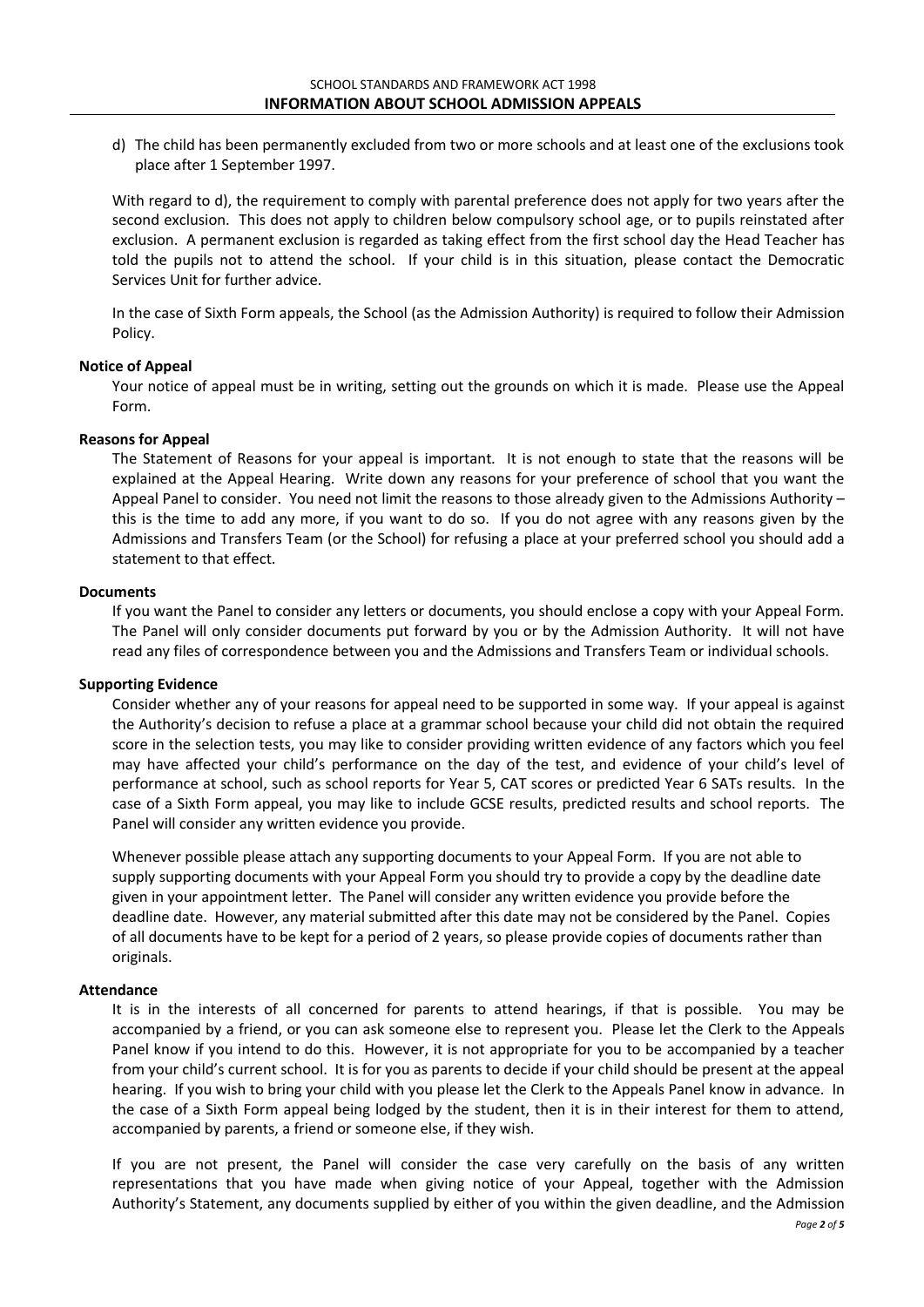Authority's published Policy on School Admissions. However, the Panel members will not be able to ask you questions about your case and you will not be able to question the Admission Authority.

## **Special Needs**

If you have special problems in attending the Hearing (perhaps because you have a disability), or you will need at interpreter at the hearing or if there is any other information that you think is relevant, please contact the Clerk to the Appeals Panel as soon as possible.

## **ARRANGEMENTS FOR THE APPEAL HEARING**

### **Date and Place**

Most Appeal Hearings for secondary transfer will take place in May and June. Appeal Hearings are also arranged regularly throughout the year as required. A letter will be sent to you two weeks before the Hearing, telling you when and where it will be held. Every effort will be made to deal with appeals on the date allocated. It is difficult to rearrange Appeal dates without affecting the timetable for other Appeals. At least a week before the Hearing date, you will be sent a copy of the Admission Authority's Statement that the Panel will consider. The Admission Authority should explain the application of the Admissions Policy to your case and the reasons for deciding to refuse a place at the school of your choice by reference to Section 86 of the School Standards and Framework Act 1998 (see paragraph 3.1). The Statement may make reference to the reasons given by you for your Appeal and your original explanation of the reasons for your preference, where those are not the same. Your Notice of Appeal and the Admission Authority's Statement, together with other documents supplied by you or the Admission Authority will also be copied to the Members of the Appeal Panel. On occasion, it may be necessary to ask you to supply additional copies yourself of the other documents you would like the Appeal Panel to consider. If this is the case, you will be informed of this at the earliest opportunity and, in any event, by the time you are offered an appointment.

If there was any document that you were unable to supply with your Appeal Form, please send a copy by the deadline date given in your appointment letter, so that the Panel members and Representative from the Admission Authority can read it before the Hearing.

Any documents provided after the deadline date will only be considered if the Panel agrees, having taken into account the significance of the material and the implications if the Hearing has to be adjourned to allow time for everyone to read and consider the additional paperwork.

# **THE APPEAL HEARING**

### **The Appeal Panel**

Membership of the Appeal Panel comprises a chair and at least two other panel members. At least one person must be a lay member and another with experience in education. The Panel is independent of the Admission Authority. None of the members will have been connected with the allocation, or with any schools concerned. The Panel must take account of your preference and the Admission Authority's arrangements for allocating pupils in excess of a School's Standard Number, if that is thought to be justified in all the circumstances. It will base its decision on the allocation of pupils and on the circumstances of each case.

### **Attending the Hearing**

If you decide to attend the Hearing, please wait in the waiting area until you are called into the room where the Appeal will be heard. Every effort will be made to hear appeals at the time stated in the letter that is sent to you, but sometimes earlier appeals may take longer than expected.

## **Who may be Present?**

Appeals will be heard in private. The three members of the Appeal Panel will, of course, be present, together with a Clerk to make notes and advise the Panel of matters of law and procedure (but not to participate in the decision making). The Admission Authority will normally be represented by a Presenting Officer who will enter and leave with you.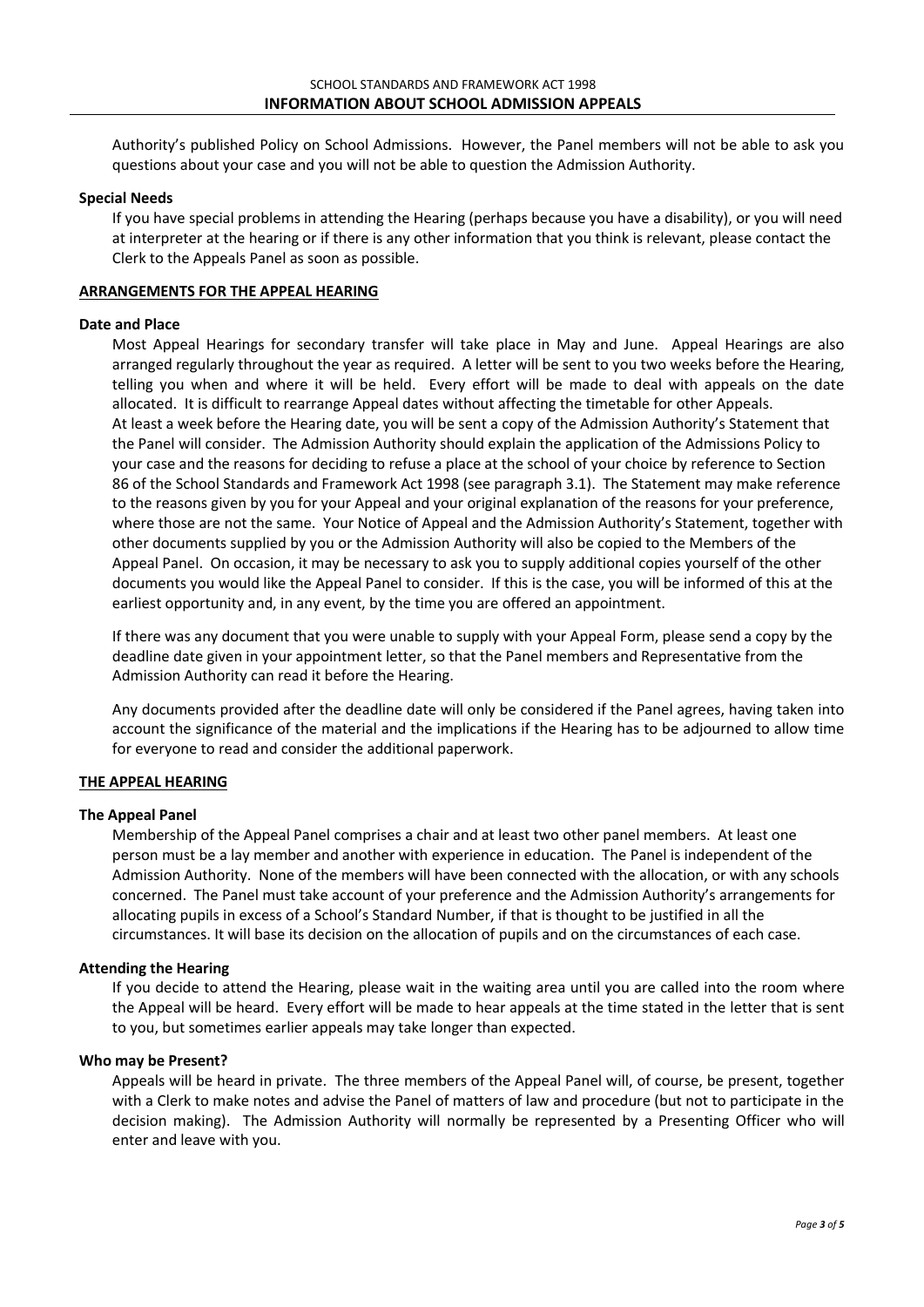The Appeal Hearing will follow the procedure set out in the Code of Practice. This may make the Appeal Hearing appeal rather formal; however, every effort is made to put parents at their ease and give them every opportunity to present their case. The procedure is based on fairness and will normally be as follows:

- 1. Parents and Presenting Officer called in, Chairperson to introduce everyone and explain procedure and decision process.
- 2. Presenting Officer to explain the School's case.
- 3. Parents to ask questions of Presenting Officer.
- 4. Panel to ask questions of Presenting Officer.
- 5. Parents to explain reasons for appeal.
- 6. Presenting Officer to ask questions of parents.
- 7. Panel to ask questions of parents.
- 8. Presenting Officer to sum up.
- 9. Parents to sum up.
- 10. Parents and Presenting Officer to leave.
- 11. Panel to discuss the case and come to a decision.

The Appeal Panel will make its decision on the basis of the information supplied by you and the Admission Authority. The members of the Panel will have some background knowledge of the school allocation system, but they will not have had a briefing about your case. They will not be given confidential information about your case that is not available to you. Confidential information about other children or their families will not, of course, be made available to you.

### **Witnesses**

It should not normally be necessary for witnesses to be called (a letter or report will normally be sufficient), but the Panel may agree to hear evidence from witnesses if it would be relevant to the Appeal. If you wish to bring witnesses, please let the Clerk to the Appeals Panel know before your appeal hearing.

# **AFTER THE HEARING**

# **The Decision**

The Panel will make its decision after you and the Presenting Officer have left the room. It is, first of all, necessary for the Presenting Officer to have satisfied the Panel that the Admission Authority was legally entitled to refuse a place at your preferred school on one of the grounds in Section 86 of the School Standards and Framework Act 1998 (see paragraph 3.1). If the Panel is not satisfied that one of the Section 86 grounds applies, then your Appeal must be allowed. Once the Panel is satisfied that the Admission Authority was legally entitled to refuse a place at your preferred school, it must then balance the reasons for your preference against the consequences of allowing your Appeal, taking account of the published admission arrangements. This may involve considering the consequences of allowing all or only some appeals for the same school and the grounds for each of those appeals.

# **Adjournment**

It is sometimes necessary for the Panel to defer making a decision, e.g. to allow it to hear a number of competing claims for the same school, or to give parents and the Presenting Officer an opportunity to discuss a possible solution.

# **Announcing a Decision**

When a decision has been made, it will be notified to you in writing as soon as possible, with a statement of the reasons for the decision if your wishes have not been met. If your wishes have been met, the new school allocated will also be told of the decision.

# **The Effect of the Decision**

If your Appeal is successful, it will be binding on the Admission Authority. If your Appeal was not successful, it might still be possible for the Admission Authority to offer you a place in your preferred school if vacancies occur later, providing you meet the Admission criteria. If you are still interested, you should contact the Admission Authority and ask to remain on the waiting list.